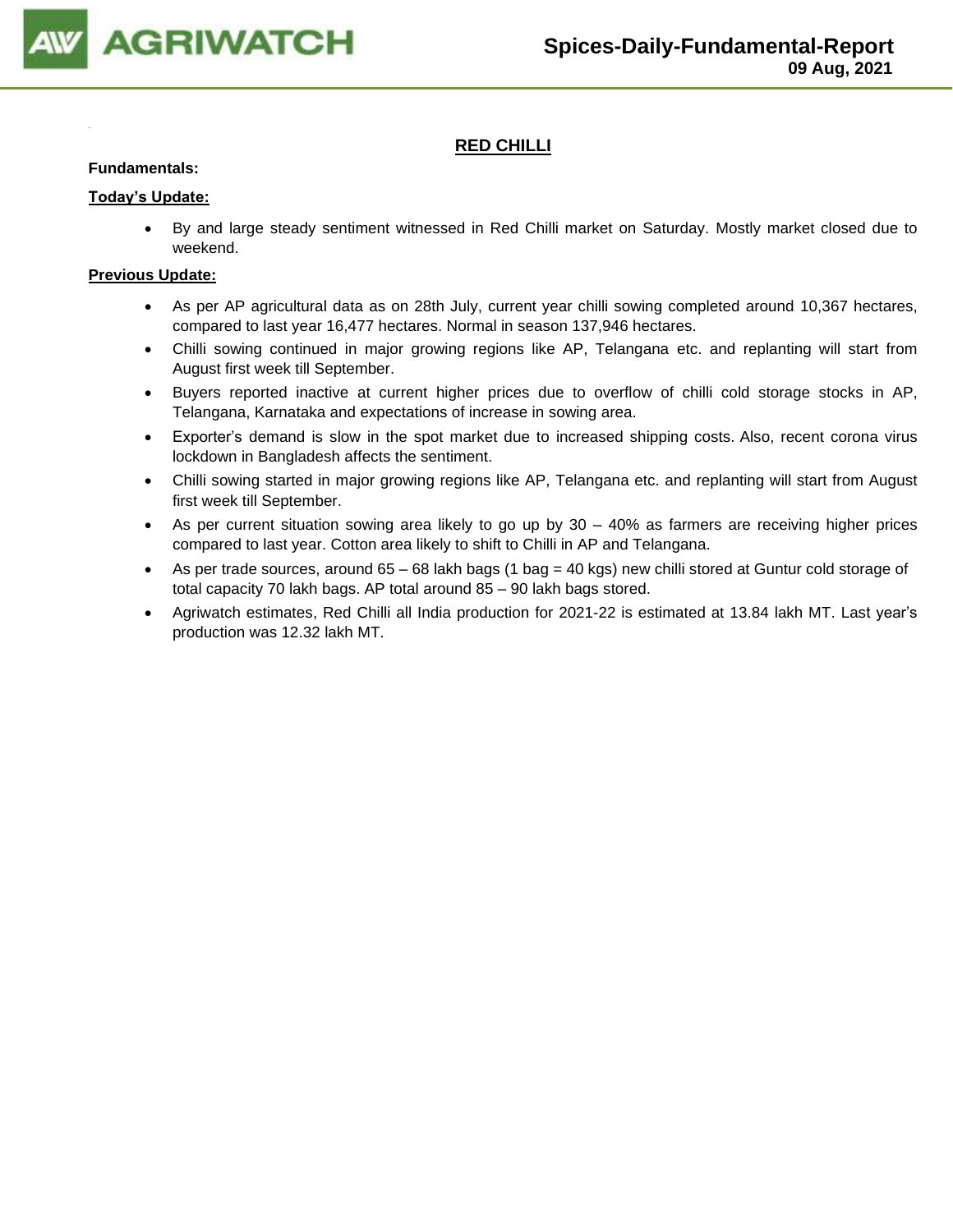

|                       | Red Chilli Spot Market Prices(Loose): (Rs/Qtl) |                              |           |             |                  |                           |                                                                                                                                                                                                                                                                                                                                                                                                                                                                                                                                                                                                                                                                                 |  |  |  |
|-----------------------|------------------------------------------------|------------------------------|-----------|-------------|------------------|---------------------------|---------------------------------------------------------------------------------------------------------------------------------------------------------------------------------------------------------------------------------------------------------------------------------------------------------------------------------------------------------------------------------------------------------------------------------------------------------------------------------------------------------------------------------------------------------------------------------------------------------------------------------------------------------------------------------|--|--|--|
|                       |                                                | $07 -$<br>07-Aug-<br>06-Aug- |           |             |                  |                           |                                                                                                                                                                                                                                                                                                                                                                                                                                                                                                                                                                                                                                                                                 |  |  |  |
| <b>State</b>          | <b>Centre</b>                                  | Grade                        | Aug-21    | 21          | 21               | 21                        | Change                                                                                                                                                                                                                                                                                                                                                                                                                                                                                                                                                                                                                                                                          |  |  |  |
|                       |                                                |                              | Low       | <b>High</b> | Low              |                           |                                                                                                                                                                                                                                                                                                                                                                                                                                                                                                                                                                                                                                                                                 |  |  |  |
|                       |                                                | <b>NCDEX Quality</b>         | Closed    | Closed      | 9500             |                           |                                                                                                                                                                                                                                                                                                                                                                                                                                                                                                                                                                                                                                                                                 |  |  |  |
|                       |                                                | <b>LCA 334</b>               | Closed    | Closed      | 10500            |                           | 06-Aug-<br>High<br>10500<br>$\blacksquare$<br>11500<br>15500<br>-<br>14000<br>14000<br>$\blacksquare$<br>9000<br>-<br>16000<br>-<br>14500<br>-<br>$\blacksquare$<br>$\blacksquare$<br>$\blacksquare$<br>$\blacksquare$<br>-<br><b>NA</b><br>$\blacksquare$<br>8600<br>-<br>-<br><b>NA</b><br>-<br>$\blacksquare$<br>$\blacksquare$<br>-<br>$\blacksquare$<br>$\blacksquare$<br><b>NA</b><br>-<br><b>NA</b><br>$\blacksquare$<br><b>NA</b><br><b>NA</b><br><b>NA</b><br><b>NA</b><br>-<br><b>NA</b><br><b>NA</b><br><b>NA</b><br>-<br><b>NA</b><br>-<br><b>NA</b><br>$\blacksquare$<br><b>NA</b><br>-<br><b>NA</b><br>$\blacksquare$<br><b>NA</b><br><b>NA</b><br>$\blacksquare$ |  |  |  |
|                       |                                                | Teja                         | Closed    | Closed      | 14000            |                           |                                                                                                                                                                                                                                                                                                                                                                                                                                                                                                                                                                                                                                                                                 |  |  |  |
|                       | <b>Guntur</b>                                  | No. 273                      | Closed    | Closed      | 13000            |                           |                                                                                                                                                                                                                                                                                                                                                                                                                                                                                                                                                                                                                                                                                 |  |  |  |
| <b>Andhra Pradesh</b> | <b>Benchmark</b>                               | No. 5                        | Closed    | Closed      | 13000            |                           |                                                                                                                                                                                                                                                                                                                                                                                                                                                                                                                                                                                                                                                                                 |  |  |  |
|                       | market                                         | Fatki                        | Closed    | Closed      | 6000             |                           |                                                                                                                                                                                                                                                                                                                                                                                                                                                                                                                                                                                                                                                                                 |  |  |  |
|                       |                                                | <b>Byadgi</b>                | Closed    | Closed      | 15000            |                           |                                                                                                                                                                                                                                                                                                                                                                                                                                                                                                                                                                                                                                                                                 |  |  |  |
|                       |                                                | <b>US 341</b>                | Closed    | Closed      | 13000            |                           |                                                                                                                                                                                                                                                                                                                                                                                                                                                                                                                                                                                                                                                                                 |  |  |  |
|                       |                                                | Denvor Delux                 | Closed    | Closed      | 13500            | 14000                     |                                                                                                                                                                                                                                                                                                                                                                                                                                                                                                                                                                                                                                                                                 |  |  |  |
|                       |                                                | Indam <sub>5</sub>           | Closed    | Closed      | 13000            | 14000                     |                                                                                                                                                                                                                                                                                                                                                                                                                                                                                                                                                                                                                                                                                 |  |  |  |
|                       |                                                | Teja                         | Closed    | Closed      | 12800            | 15000                     |                                                                                                                                                                                                                                                                                                                                                                                                                                                                                                                                                                                                                                                                                 |  |  |  |
| Telangana             |                                                | Wonder Hot                   | Closed    | Closed      | 13600            | 15100                     |                                                                                                                                                                                                                                                                                                                                                                                                                                                                                                                                                                                                                                                                                 |  |  |  |
|                       | Warangal                                       | 341                          | Closed    | Closed      | 13100            | 14600                     |                                                                                                                                                                                                                                                                                                                                                                                                                                                                                                                                                                                                                                                                                 |  |  |  |
|                       |                                                | Denvor Delux                 | Closed    | Closed      | 12600            | 14100                     |                                                                                                                                                                                                                                                                                                                                                                                                                                                                                                                                                                                                                                                                                 |  |  |  |
|                       |                                                | Paprika                      | Closed    | Closed      | <b>NA</b>        | 15400<br>Closed<br>Closed |                                                                                                                                                                                                                                                                                                                                                                                                                                                                                                                                                                                                                                                                                 |  |  |  |
|                       |                                                | Fatki                        | Closed    | Closed      | 6100             |                           |                                                                                                                                                                                                                                                                                                                                                                                                                                                                                                                                                                                                                                                                                 |  |  |  |
|                       | Khammam                                        | Teja (Cold storage)          | Closed    | Closed      | 13000            |                           |                                                                                                                                                                                                                                                                                                                                                                                                                                                                                                                                                                                                                                                                                 |  |  |  |
|                       |                                                | Teja (Non cold storage)      | Closed    | Closed      | <b>NA</b>        |                           |                                                                                                                                                                                                                                                                                                                                                                                                                                                                                                                                                                                                                                                                                 |  |  |  |
|                       |                                                | No. 12                       | <b>NA</b> | <b>NA</b>   | Closed           |                           |                                                                                                                                                                                                                                                                                                                                                                                                                                                                                                                                                                                                                                                                                 |  |  |  |
|                       |                                                | <b>Indu 2070</b>             | 14000     | 15200       | Closed           |                           |                                                                                                                                                                                                                                                                                                                                                                                                                                                                                                                                                                                                                                                                                 |  |  |  |
| <b>Madhya Pradesh</b> | <b>Bedia</b>                                   | Fatki                        | 7500      | 9000        | Closed<br>Closed |                           |                                                                                                                                                                                                                                                                                                                                                                                                                                                                                                                                                                                                                                                                                 |  |  |  |
|                       |                                                | Jhankar                      | 10000     | 12500       | Closed           | Closed                    |                                                                                                                                                                                                                                                                                                                                                                                                                                                                                                                                                                                                                                                                                 |  |  |  |
|                       |                                                | Ganesh                       | <b>NA</b> | <b>NA</b>   | Closed           | Closed                    |                                                                                                                                                                                                                                                                                                                                                                                                                                                                                                                                                                                                                                                                                 |  |  |  |
|                       |                                                | Teja(Khamam)                 | Closed    | Closed      | 17500            | 17500                     |                                                                                                                                                                                                                                                                                                                                                                                                                                                                                                                                                                                                                                                                                 |  |  |  |
|                       |                                                | M.P. MacoTeja                | Closed    | Closed      | <b>NA</b>        |                           |                                                                                                                                                                                                                                                                                                                                                                                                                                                                                                                                                                                                                                                                                 |  |  |  |
|                       |                                                | Pala 12                      | Closed    | Closed      | <b>NA</b>        |                           |                                                                                                                                                                                                                                                                                                                                                                                                                                                                                                                                                                                                                                                                                 |  |  |  |
| Delhi                 | <b>New Delhi</b>                               | <b>LCA 334</b>               | Closed    | Closed      | <b>NA</b>        |                           |                                                                                                                                                                                                                                                                                                                                                                                                                                                                                                                                                                                                                                                                                 |  |  |  |
|                       |                                                | Fatki                        | Closed    | Closed      | <b>NA</b>        |                           |                                                                                                                                                                                                                                                                                                                                                                                                                                                                                                                                                                                                                                                                                 |  |  |  |
|                       |                                                | Packing                      | Closed    | Closed      | <b>NA</b>        |                           |                                                                                                                                                                                                                                                                                                                                                                                                                                                                                                                                                                                                                                                                                 |  |  |  |
|                       |                                                | Dabbi                        | <b>NA</b> | <b>NA</b>   | <b>NA</b>        |                           |                                                                                                                                                                                                                                                                                                                                                                                                                                                                                                                                                                                                                                                                                 |  |  |  |
|                       |                                                | Guntur                       | <b>NA</b> | <b>NA</b>   | <b>NA</b>        |                           |                                                                                                                                                                                                                                                                                                                                                                                                                                                                                                                                                                                                                                                                                 |  |  |  |
|                       |                                                | Kaddi                        | <b>NA</b> | <b>NA</b>   | <b>NA</b>        |                           |                                                                                                                                                                                                                                                                                                                                                                                                                                                                                                                                                                                                                                                                                 |  |  |  |
|                       |                                                | Dabbi Dlx Local              | <b>NA</b> | NA          | <b>NA</b>        |                           |                                                                                                                                                                                                                                                                                                                                                                                                                                                                                                                                                                                                                                                                                 |  |  |  |
|                       |                                                | Dabbi Medium Best (Local)    | <b>NA</b> | <b>NA</b>   | <b>NA</b>        |                           |                                                                                                                                                                                                                                                                                                                                                                                                                                                                                                                                                                                                                                                                                 |  |  |  |
| Karnataka             | <b>Byadgi</b>                                  | Dabbi Best (Bellary)         | NA        | NA          | <b>NA</b>        |                           |                                                                                                                                                                                                                                                                                                                                                                                                                                                                                                                                                                                                                                                                                 |  |  |  |
|                       |                                                | <b>KDL Deluxe (Local)</b>    | <b>NA</b> | <b>NA</b>   | <b>NA</b>        |                           |                                                                                                                                                                                                                                                                                                                                                                                                                                                                                                                                                                                                                                                                                 |  |  |  |
|                       |                                                | <b>KDL Deluxe (Bellary)</b>  | NA        | NA          | <b>NA</b>        |                           |                                                                                                                                                                                                                                                                                                                                                                                                                                                                                                                                                                                                                                                                                 |  |  |  |
|                       |                                                | <b>KDL Best(Local)</b>       | <b>NA</b> | <b>NA</b>   | <b>NA</b>        |                           |                                                                                                                                                                                                                                                                                                                                                                                                                                                                                                                                                                                                                                                                                 |  |  |  |
|                       |                                                | <b>KDL Best(Bellary)</b>     | NA        | NA          | <b>NA</b>        |                           |                                                                                                                                                                                                                                                                                                                                                                                                                                                                                                                                                                                                                                                                                 |  |  |  |
|                       |                                                | <b>KDL Medium</b>            | NA        | NA          | <b>NA</b>        | NA                        | $\blacksquare$                                                                                                                                                                                                                                                                                                                                                                                                                                                                                                                                                                                                                                                                  |  |  |  |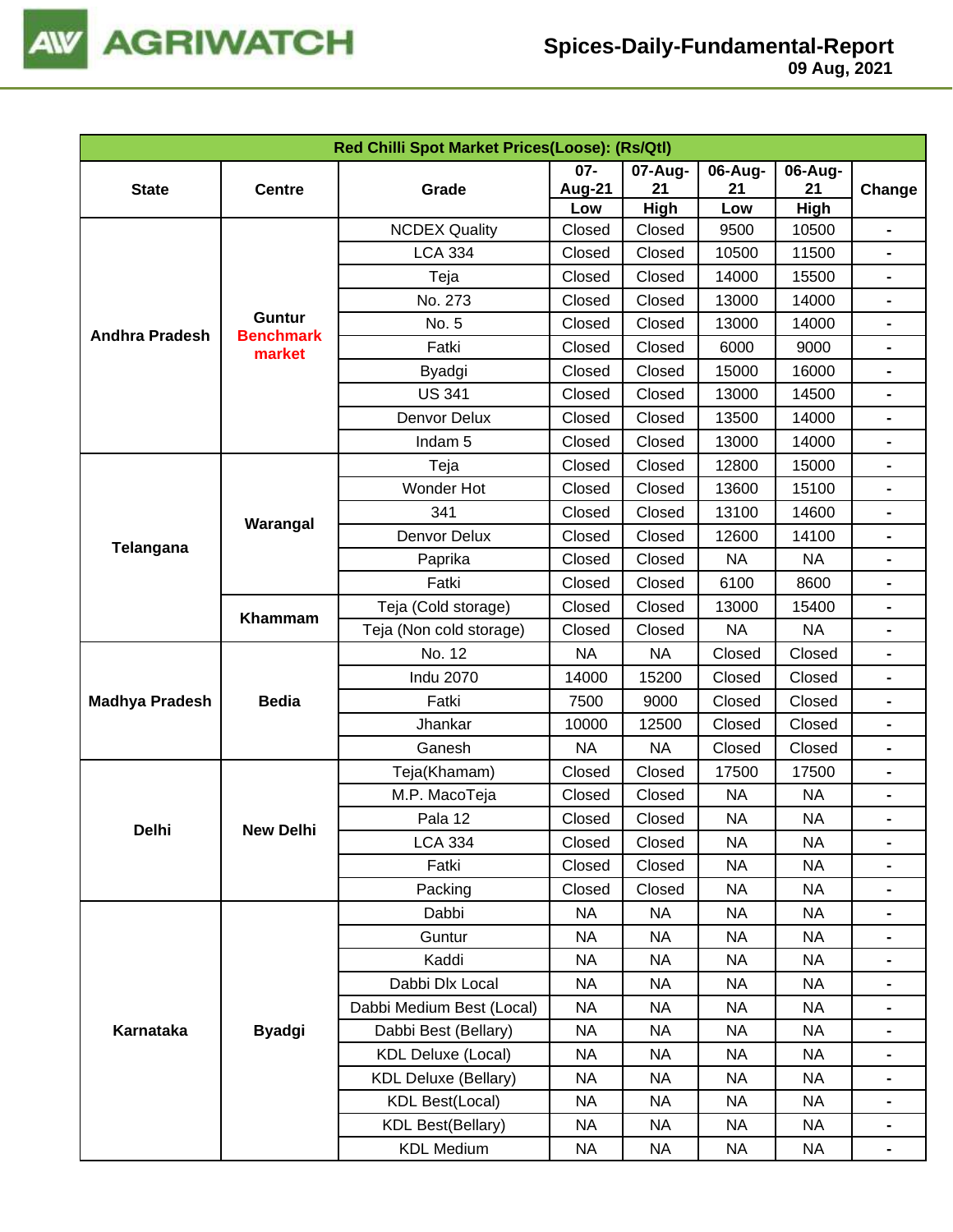

## **Spices-Daily-Fundamental-Report**

|                                                                  |               | Denvor Deluxe                 | NA       | NA        | <b>NA</b> | <b>NA</b> |        |  |  |
|------------------------------------------------------------------|---------------|-------------------------------|----------|-----------|-----------|-----------|--------|--|--|
|                                                                  |               | 2043                          | NA<br>NA |           | <b>NA</b> | <b>NA</b> |        |  |  |
|                                                                  |               | 5531                          | NA.      | NA.       | <b>NA</b> | NA.       |        |  |  |
|                                                                  |               | C <sub>5</sub>                | NA.      | NA.       | <b>NA</b> | NA.       |        |  |  |
|                                                                  |               | <b>KDL Fatki</b>              | NA.      | NA        | <b>NA</b> | NA.       |        |  |  |
|                                                                  |               | Seed Fatki                    | NA       | <b>NA</b> | <b>NA</b> | <b>NA</b> |        |  |  |
| Arrivals & Off-take in bags (1 bag = 45 Kg), (1 bag = $38Kgs$ )* |               |                               |          |           |           |           |        |  |  |
|                                                                  |               |                               |          |           |           |           |        |  |  |
| <b>State</b>                                                     | <b>Centre</b> | <b>Parameter</b>              |          | 07-Aug-21 |           | 06-Aug-21 | Change |  |  |
|                                                                  |               | Arrivals                      |          | Closed    |           | 40000     |        |  |  |
| <b>Andhra Pradesh</b>                                            | Guntur        | Off-take                      |          | Closed    |           | 25000     |        |  |  |
|                                                                  | Warangal      | Arrivals                      |          | Closed    |           | 5000      |        |  |  |
| Telangana                                                        |               | Arrivals (Cold storage) *     |          | Closed    |           | 3000      |        |  |  |
|                                                                  | Khammam       | Arrivals (Non cold storage) * |          | Closed    |           | NA        |        |  |  |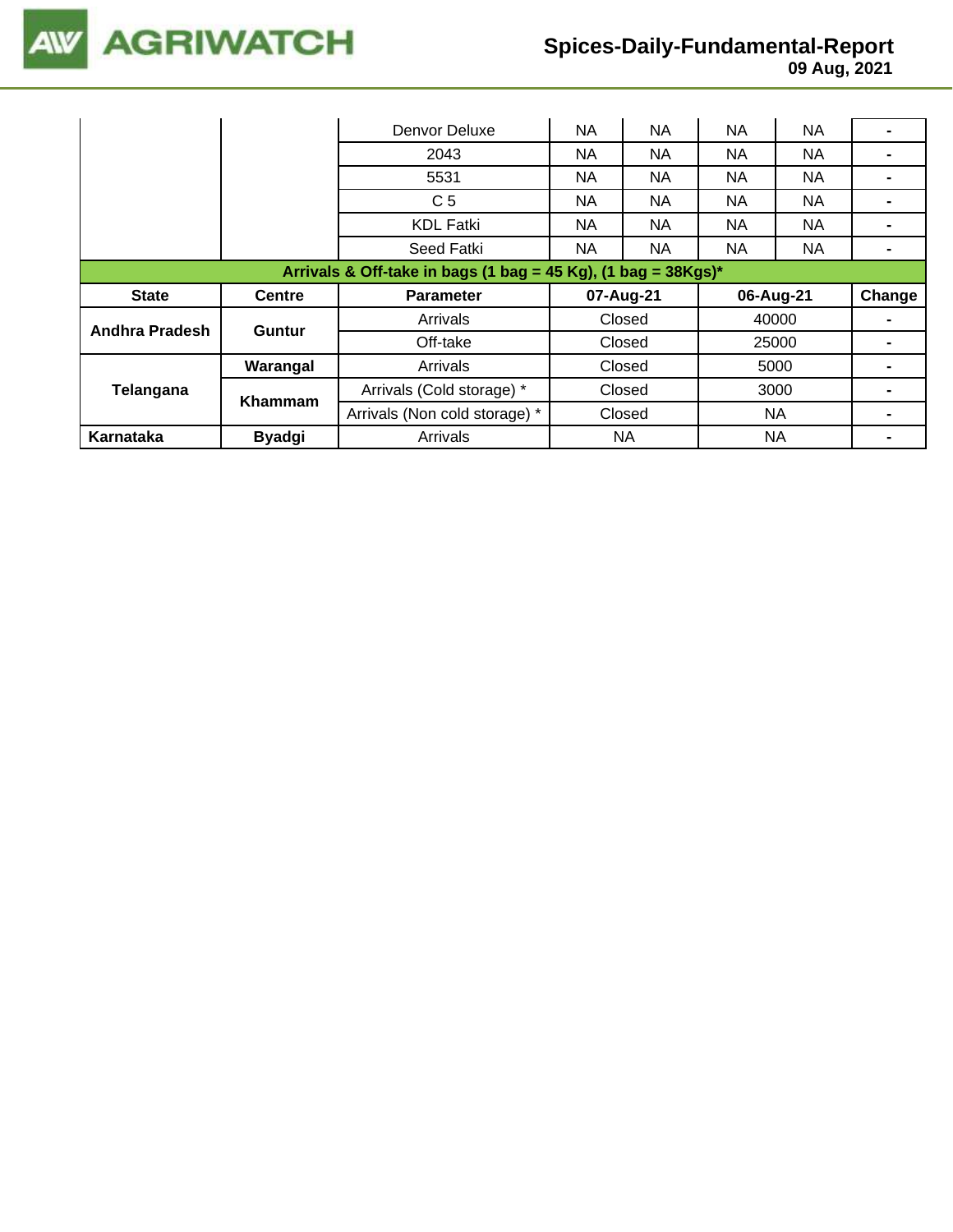

## **TURMERIC**

#### **Fundamentals: Today's Update:**

• Steady sentiment witnessed in the Turmeric spot market on Saturday. Mostly market closed due to weekend.

- In Maharashtra Sangli and Karnataka Belgaum district, Turmeric standing crop submerged due to recent flood. Around 20 to 25% area affected till now.
- As per AP agricultural data as on 28th July, current year Turmeric sowing completed around 7,764 hectares, compared to last year 7,876 hectares. Normal in season 19,551 hectares.
- *Festive demand likely to start from September onwards may support prices from lower levels. If farmers start selling more aggressively as current prices are higher than last year, the prices may decline in coming days.*
- For the 2021-22 marketing period, Agriwatch expected 0.62 lakh MT ending stocks (with increasing exports and domestic consumption), which is lower than 0.98 lakh MT from last year, likely to support prices from the current level.

|                       | <b>Turmeric Spot Market Prices (Loose): (Rs/Qtl)</b> |                                                                                                                                                                                                                                                                                                                                                                 |           |           |                                                                                                                                                                               |  |  |  |  |
|-----------------------|------------------------------------------------------|-----------------------------------------------------------------------------------------------------------------------------------------------------------------------------------------------------------------------------------------------------------------------------------------------------------------------------------------------------------------|-----------|-----------|-------------------------------------------------------------------------------------------------------------------------------------------------------------------------------|--|--|--|--|
| <b>State</b>          | <b>Centre</b>                                        | Grade                                                                                                                                                                                                                                                                                                                                                           | 07-Aug-21 | 06-Aug-21 | Change                                                                                                                                                                        |  |  |  |  |
|                       |                                                      | Nizam quality                                                                                                                                                                                                                                                                                                                                                   | Closed    | 7300      |                                                                                                                                                                               |  |  |  |  |
|                       | <b>Nizamabad</b>                                     | Double polish finger                                                                                                                                                                                                                                                                                                                                            | Closed    | 8000      |                                                                                                                                                                               |  |  |  |  |
|                       | <b>Benchmark market</b>                              | Gattah (unpolished)                                                                                                                                                                                                                                                                                                                                             | Closed    | 6500      |                                                                                                                                                                               |  |  |  |  |
| Telangana             |                                                      | Gattah (double polished)                                                                                                                                                                                                                                                                                                                                        | Closed    | 7200      | $\blacksquare$                                                                                                                                                                |  |  |  |  |
|                       |                                                      | Finger                                                                                                                                                                                                                                                                                                                                                          | Closed    | 6000      |                                                                                                                                                                               |  |  |  |  |
|                       | Warangal                                             | Round                                                                                                                                                                                                                                                                                                                                                           | Closed    | 5600      | $\blacksquare$                                                                                                                                                                |  |  |  |  |
|                       |                                                      | Finger                                                                                                                                                                                                                                                                                                                                                          | Closed    | 7100      | Ξ.                                                                                                                                                                            |  |  |  |  |
|                       | <b>Erode</b>                                         | Gattah                                                                                                                                                                                                                                                                                                                                                          | Closed    | 6600      | $\blacksquare$                                                                                                                                                                |  |  |  |  |
|                       |                                                      | Sellem                                                                                                                                                                                                                                                                                                                                                          | Closed    | 7500      |                                                                                                                                                                               |  |  |  |  |
| <b>Tamil Nadu</b>     | <b>Coimbatore</b>                                    | <b>Bulb</b>                                                                                                                                                                                                                                                                                                                                                     | <b>NA</b> | <b>NA</b> | $\blacksquare$                                                                                                                                                                |  |  |  |  |
|                       |                                                      | Finger                                                                                                                                                                                                                                                                                                                                                          | <b>NA</b> | <b>NA</b> | $\blacksquare$<br>$\blacksquare$<br>Ξ.<br>$\blacksquare$<br>$\blacksquare$<br>$\blacksquare$<br>$\blacksquare$<br>$\blacksquare$<br><b>Unch</b><br><b>Unch</b><br><b>Unch</b> |  |  |  |  |
|                       | <b>Salem</b>                                         | <b>Bulb</b>                                                                                                                                                                                                                                                                                                                                                     | <b>NA</b> | <b>NA</b> |                                                                                                                                                                               |  |  |  |  |
|                       |                                                      | Finger                                                                                                                                                                                                                                                                                                                                                          | <b>NA</b> | <b>NA</b> |                                                                                                                                                                               |  |  |  |  |
|                       |                                                      | <b>Bulb</b>                                                                                                                                                                                                                                                                                                                                                     | Closed    | 6000      |                                                                                                                                                                               |  |  |  |  |
| <b>Andhra Pradesh</b> | <b>Duggirala</b>                                     |                                                                                                                                                                                                                                                                                                                                                                 |           |           |                                                                                                                                                                               |  |  |  |  |
|                       |                                                      | Finger                                                                                                                                                                                                                                                                                                                                                          |           | 6000      |                                                                                                                                                                               |  |  |  |  |
|                       |                                                      | <b>Bilty</b>                                                                                                                                                                                                                                                                                                                                                    | Closed    | 6540      |                                                                                                                                                                               |  |  |  |  |
|                       |                                                      |                                                                                                                                                                                                                                                                                                                                                                 |           |           |                                                                                                                                                                               |  |  |  |  |
|                       | Sangli                                               |                                                                                                                                                                                                                                                                                                                                                                 |           |           |                                                                                                                                                                               |  |  |  |  |
|                       |                                                      |                                                                                                                                                                                                                                                                                                                                                                 |           |           |                                                                                                                                                                               |  |  |  |  |
|                       |                                                      |                                                                                                                                                                                                                                                                                                                                                                 |           | 7600      |                                                                                                                                                                               |  |  |  |  |
|                       |                                                      | <b>Bilty</b><br>Closed<br>6540<br>Closed<br>Rajpuri/Salem Finger<br><b>NA</b><br><b>NA</b><br>Rajpuri Medium<br><b>NA</b><br><b>NA</b><br>DesiKadappa<br><b>NA</b><br><b>NA</b><br>Salem Powder<br>Closed<br>Mini Salem<br>Closed<br>6600<br>Super Salem<br>7600<br>Closed<br>7100<br><b>Gattah Powder</b><br>Closed<br><b>Gattah Premium</b><br>Closed<br>6900 |           |           |                                                                                                                                                                               |  |  |  |  |
| <b>Maharashtra</b>    | <b>Basmat</b>                                        |                                                                                                                                                                                                                                                                                                                                                                 |           |           |                                                                                                                                                                               |  |  |  |  |
|                       |                                                      |                                                                                                                                                                                                                                                                                                                                                                 |           |           |                                                                                                                                                                               |  |  |  |  |
|                       |                                                      |                                                                                                                                                                                                                                                                                                                                                                 |           |           |                                                                                                                                                                               |  |  |  |  |
|                       |                                                      | <b>Turmeric Finger Polished</b>                                                                                                                                                                                                                                                                                                                                 | Closed    | 7200      |                                                                                                                                                                               |  |  |  |  |
|                       | <b>Nanded</b>                                        | <b>Turmeric Bulb Polished</b>                                                                                                                                                                                                                                                                                                                                   | Closed    | 6500      |                                                                                                                                                                               |  |  |  |  |
|                       |                                                      | <b>Turmeric Mix</b>                                                                                                                                                                                                                                                                                                                                             | Closed    | 6700      |                                                                                                                                                                               |  |  |  |  |
|                       |                                                      | Gattah                                                                                                                                                                                                                                                                                                                                                          | 7600      | 7600      |                                                                                                                                                                               |  |  |  |  |
|                       |                                                      | Mini Salem                                                                                                                                                                                                                                                                                                                                                      | 8600      | 8600      |                                                                                                                                                                               |  |  |  |  |
| <b>Delhi</b>          | <b>Delhi</b>                                         | <b>Finger Single Polished</b>                                                                                                                                                                                                                                                                                                                                   | 8600      | 8600      |                                                                                                                                                                               |  |  |  |  |
|                       |                                                      | <b>Finger Double Polished</b>                                                                                                                                                                                                                                                                                                                                   | 9500      | 9500      | <b>Unch</b>                                                                                                                                                                   |  |  |  |  |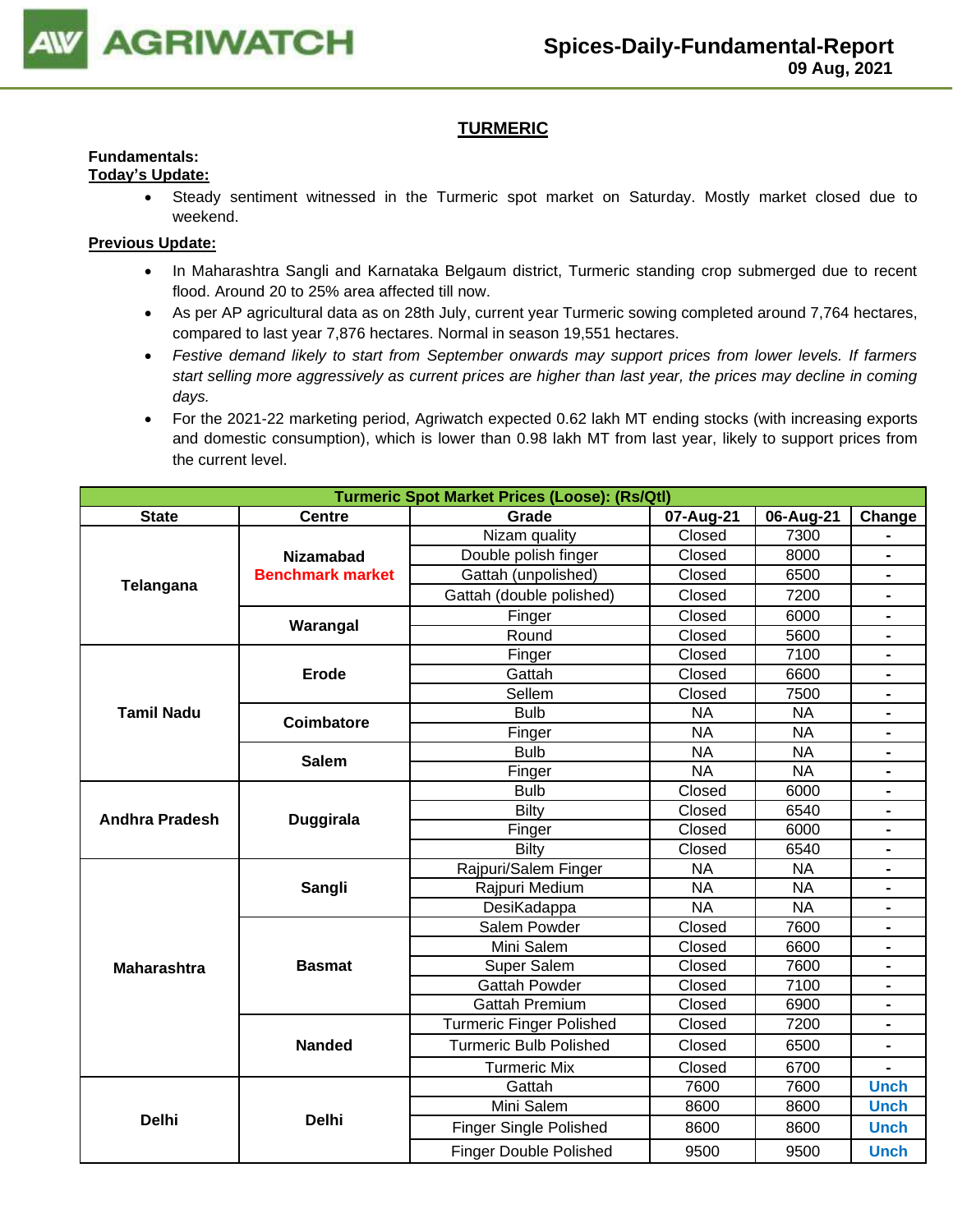

# **Spices-Daily-Fundamental-Report**

 **09 Aug, 2021**

| <b>State</b>          |                  | Arrival & Off-take in bags $*(1 \text{ bag} = 75 \text{ Kg}),\#(1 \text{ bag} = 60 \text{ Kg})$ |           |           |                      |  |  |  |  |  |
|-----------------------|------------------|-------------------------------------------------------------------------------------------------|-----------|-----------|----------------------|--|--|--|--|--|
|                       | <b>Centre</b>    | <b>Parameter</b>                                                                                | 07-Aug-21 | 06-Aug-21 | Change               |  |  |  |  |  |
|                       | <b>Nizamabad</b> | <b>Arrival</b>                                                                                  | Closed    | 1500      | $\blacksquare$       |  |  |  |  |  |
| Telangana             |                  | Off-take                                                                                        | Closed    | 1500      | -                    |  |  |  |  |  |
|                       | Warangal         | <b>Arrival</b>                                                                                  | Closed    | 300       | -                    |  |  |  |  |  |
|                       | Erode            | <b>Arrival</b>                                                                                  | Closed    | 6000      | $\blacksquare$       |  |  |  |  |  |
| Tamil Nadu            |                  | Off-take                                                                                        | Closed    | 6000      | ۰                    |  |  |  |  |  |
|                       | Coimbatore       | Arrival                                                                                         | <b>NA</b> | NA.       | -                    |  |  |  |  |  |
|                       | <b>Salem</b>     | Arrival*                                                                                        | NA        | NA        |                      |  |  |  |  |  |
| <b>Andhra Pradesh</b> | <b>Duggirala</b> | Arrival*                                                                                        | Closed    | 150       |                      |  |  |  |  |  |
|                       | Sangli           | Arrival#                                                                                        | <b>NA</b> | <b>NA</b> | ۰                    |  |  |  |  |  |
| <b>Maharashtra</b>    | <b>Basmat</b>    | Arrival*                                                                                        | Closed    | 3250      |                      |  |  |  |  |  |
|                       | <b>Nanded</b>    | <b>Arrival</b>                                                                                  | Closed    | 2000      | $\blacksquare$       |  |  |  |  |  |
|                       |                  |                                                                                                 |           |           | <b>Arrival * Qtl</b> |  |  |  |  |  |

## **NCDEX-FUTURES MARKET**

| <b>Turmeric</b> |               |       |       |       |              |               |             |       |           |
|-----------------|---------------|-------|-------|-------|--------------|---------------|-------------|-------|-----------|
| <b>Contract</b> | +/-\$         | Open  | High  | Low   | <b>Close</b> | <b>Volume</b> | Vol. Change | OI    | OI Change |
| Aug-21          | $\sim$ $\sim$ | $- -$ | $- -$ | $- -$ | $- -$        | $- -$         | $- -$       | $- -$ | $- -$     |
| Sep-21          | $- -$         | $- -$ | $- -$ | $- -$ | $- -$        | --            | $- -$       | $- -$ | $- -$     |
| <b>Oct-21</b>   | $\sim$ $\sim$ | $- -$ | $- -$ | $- -$ | $- -$        | $- -$         | $- -$       | $- -$ | $- -$     |

| <b>Spread</b> | <b>Aug-21</b> | Sep-21 | Oct-21                   |
|---------------|---------------|--------|--------------------------|
| <b>Basis</b>  | $- -$         | $- -$  | $\sim$ $\sim$            |
| Aug-21        | $\sim$ $\sim$ | $- -$  | $\overline{\phantom{a}}$ |
| Sep-21        | $- -$         | $- -$  | $\overline{\phantom{a}}$ |

NB: Spot prices used for spread calculation is the basis Nizamabad for Nizam grade. Basis = Spot prices– Near month futures.

#### **NCDEX- STOCK POSITION**

| <b>Stocks</b>    | <b>Demat</b> | <b>In-Process</b> | Total         |
|------------------|--------------|-------------------|---------------|
|                  | 06.08.2021   | 06.08.2021        | 06.08.2021    |
| Sangli           | 1961         |                   | 1961          |
| Erode            | $- -$        | $- -$             | $\sim$ $\sim$ |
| <b>Nizamabad</b> | 1344         |                   | 1344          |
| Warangal         | $- -$        | $- -$             | $- -$         |

(**Quantity in MT)**

#### **NCDEX Turmeric EED Wise Stock Position (Qty in MT) on 02nd Aug, 2021**

| <b>EED</b>   | Sangli (Desi<br>Cuddapah) | <b>Sangli</b><br>(Rajapore) | . .<br><b>Nizamabad</b> | <b>Nizamabad</b><br>(Farmer Polished) | <b>Basmat</b><br>(Salem) | <b>Total</b> |
|--------------|---------------------------|-----------------------------|-------------------------|---------------------------------------|--------------------------|--------------|
| 10-Aug-21    | $\sim$ $\sim$             | 340                         | 0                       | $\overline{\phantom{a}}$              | $\overline{\phantom{a}}$ | 340          |
| 10-Sep-21    | $- -$                     | 317                         | 120                     | $\sim$ $\sim$                         | $\overline{\phantom{a}}$ | 437          |
| 10-Oct-21    | $\sim$ $\sim$             | 238                         | 778                     | $\overline{\phantom{a}}$              | $\sim$ $\sim$            | 1016         |
| 10-Nov-21    | $-$                       | 896                         | 190                     | $- -$                                 | $\sim$ $\sim$            | 1086         |
| $10$ -Dec-21 | $- -$                     | 169                         | 166                     | $\sim$ $\sim$                         | $\sim$ $\sim$            | 335          |
| $10$ -Jan-22 | $- -$                     | $- -$                       | 90                      | $\sim$ $\sim$                         | $\sim$ $\sim$            | 90           |
| <b>Total</b> | $- -$                     | 1960                        | 1344                    | $\sim$                                | $\sim$                   | 3304         |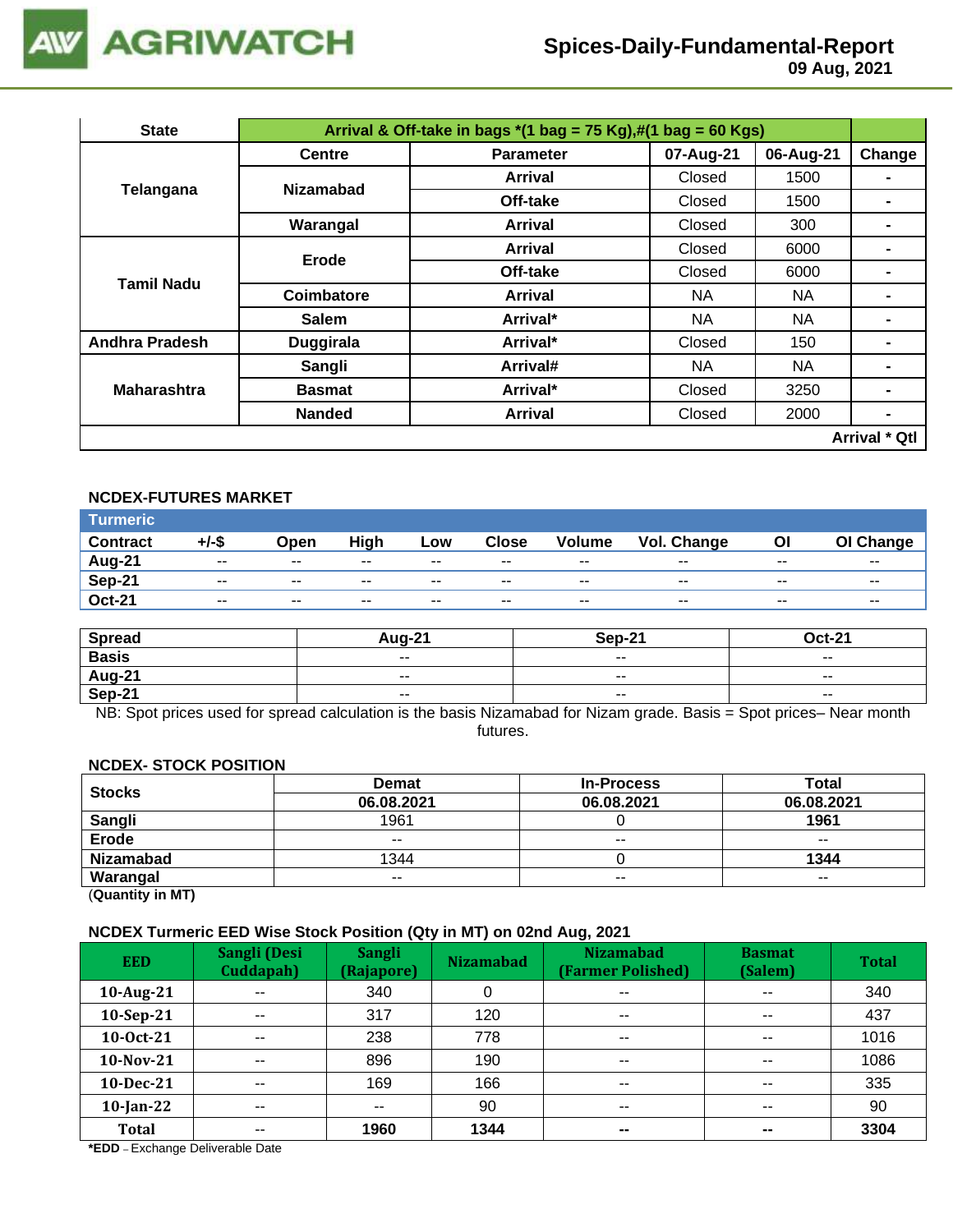

## **BLACK PEPPER**

## **Fundamentals:**

### **Today's Update:**

- Continued steady sentiment witnessed in the Black pepper market on Saturday.
- As of 06th August, new pepper 500 G/L traded at Rs.38,300/-qtl, steady from the previous day.
- Continuous supply in the spot market pressurizes the prices at higher levels.
- Vietnam Pepper prices today (August 5) turned to increase by 500 VND/kg in many locales. Currently, the highest price recorded is 75,500 VND/kg. Specifically, the two provinces of Dak Lak and Dak Nong both increased by 500 dong/kg compared to yesterday, currently trading at 73,500 dong/kg. After increasing by 500 VND/kg, the two provinces of Binh Phuoc and Ba Ria - Vung Tau respectively purchased pepper at 74,500 VND/kg and 75,500 VND/kg respectively. Particularly, Gia Lai and Dong Nai provinces did not record any new changes in price today, stable at VND 72,000/kg and VND 72,500/kg, respectively.

- World pepper market likely to be active in coming days due to an increase in demand after lockdown and reduced supplies from Brazil and Vietnam as a result of lower production.
- According to data from the International Trade Center (ITC), Brazil's pepper exports in the first five months of this year fell by 4.3% year-on-year to 41 thousand tons.
- In Brazil, the second pepper harvest is expected to begin in late August and early September with an output of about 25,000 tons. Although the delivery in this country is faster, the purchase price is higher than in Vietnam.
- With the current situation, the export volume of pepper from Indonesia and Brazil for the second half of 2021 is expected to reach a maximum of about 50,000 - 60,000 tons
- In the first 19 days of July 2021, the export prices of black pepper in India and Vietnam decreased compared to the end of June 2021. Meanwhile, export prices in Brazil were stable, export prices in Indonesia and Malaysia increased slightly. For white pepper products, export prices in Indonesia increased while prices in Vietnam and Malaysia decreased.
- India's pepper exports in the first quarter of 2021 reached 6,020 tons. In which, exports of crushed pepper accounts for 54% of India's total exports.
- World pepper market will be active in the third quarter of 2021 due to an increase in demand after the US and European countries relax social distancing measures. Pepper prices are expected to stay high due to reduced supplies from Brazil, Indonesia and Vietnam, as per VPA.
- *As per trade information, Sri Lankan pepper production will increase by 25% in 2021 to 25,000 tons. Meanwhile, Sri Lanka's domestic pepper consumption is reported at only 12,000 tons. Therefore, the possibility of a large amount of Sri Lankan pepper imported into India is very high and put cap on prices.*
- *As per trade information, the amount of Sri Lankan pepper entered the domestic market from January to April 2021 was 4,000 tons, the highest level recorded in the past three years.*
- According to VPA, Vietnam's pepper exports in June 2021 reached 34,000 tons, worth \$120 million, up 21.6% in volume and 25.2% in value compared to May 2021. compared to June 2020 increased by 68.5% in volume and 156.9 % in value.
- Generally in the first 6 months of 2021, Vietnam's pepper exports are estimated at 155,000 tons, worth 500 million USD, down 6.7% in volume, but up 40.6% in value over the same period in 2020.
- The decrease in supply in Vietnam is the main reason for pushing up world pepper prices in recent years and the price level is currently at the highest level since the end of 2017 until now.
- In Malaysia, pepper farmers are now almost unable to harvest and sell their products to the market, even though it is the main time, due to the complicated harvest developments of the pandemic. In Brazil, pepper production is forecast to decline sharply in 2021 as the country is likely to face a severe drought from June to September. This is forecast to be the worst drought in 91 years.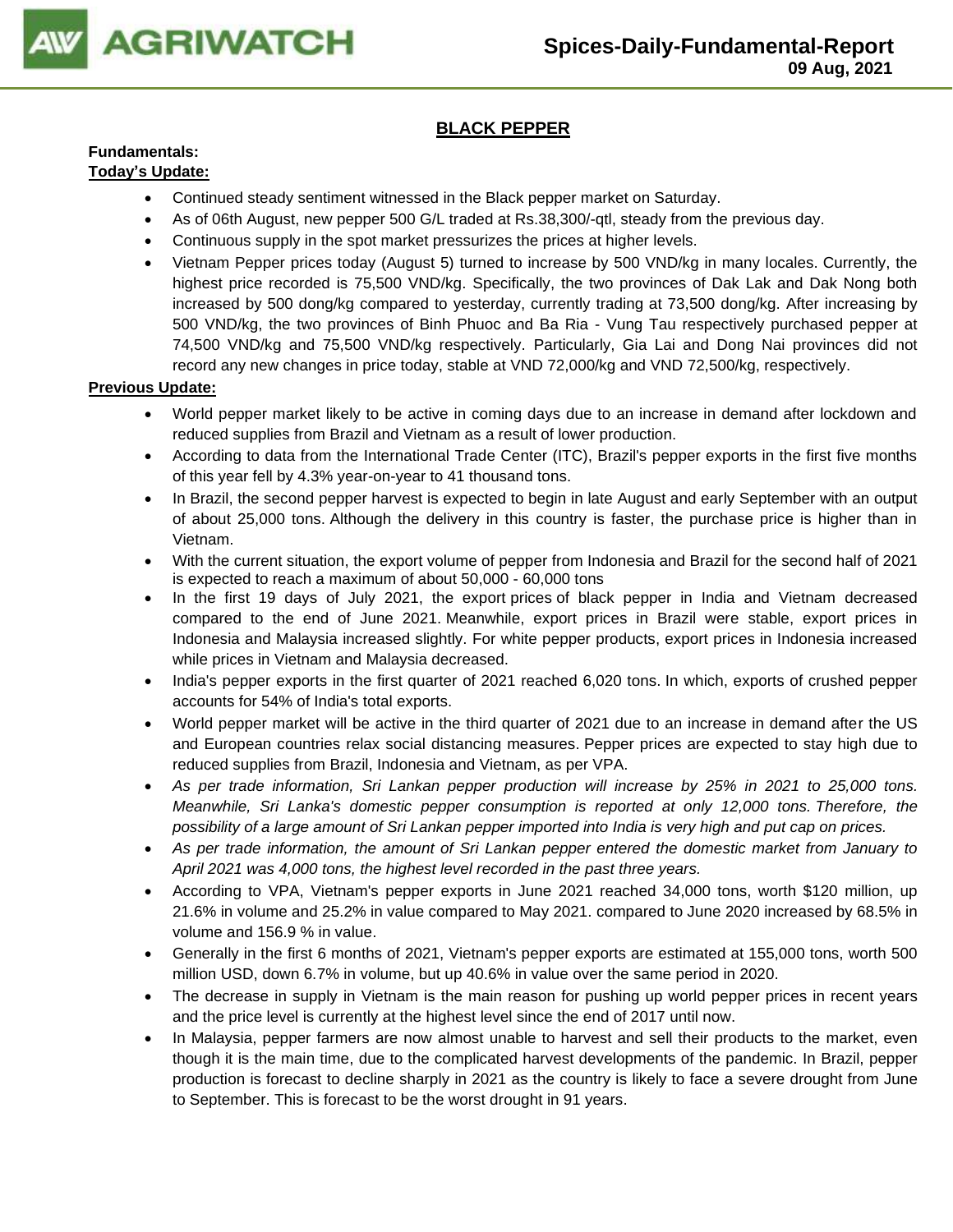- According to the International Pepper Organization (IPC), Vietnam's 2021 pepper harvest will reach 180,000 MT, down 40,000 tons compared to the previous forecast, and 60,000 tons lower (down 25%) compared to with the 2020 harvest.
- According to International Pepper Organization (IPC), in 2021, global pepper production is expected to reach 555 thousand tons, down 21 thousand tons compared to 2020 (576 thousand tons).
- Global pepper exports in 2020 recorded a slight increase of 2% at 481 thousand tons. The top three exporters are Vietnam, Brazil and Indonesia with a total market share of 89%.

| <b>Black Pepper Spot Market Prices (Loose): (Rs/Qtl)</b> |                                        |                   |           |           |             |  |  |  |
|----------------------------------------------------------|----------------------------------------|-------------------|-----------|-----------|-------------|--|--|--|
| <b>State</b>                                             | <b>Centre</b>                          | Grade             | 07-Aug-21 | 06-Aug-21 | Change      |  |  |  |
| Kerala                                                   | Kochi                                  | Ungarbled         | 39300     | 39300     | <b>Unch</b> |  |  |  |
|                                                          | <b>Benchmark market</b>                | Garbled           | 41300     | 41300     | <b>Unch</b> |  |  |  |
| Karnataka                                                | Chikkamagaluru                         | Ungarbled         | Closed    | 38500     | ۰           |  |  |  |
| <b>Delhi</b>                                             | <b>New Delhi</b>                       | <b>Unpolished</b> | 42500     | 42500     | <b>Unch</b> |  |  |  |
|                                                          |                                        | Number 11.5       | 46000     | 46000     | <b>Unch</b> |  |  |  |
|                                                          | <b>Arrivals &amp; Off-take in Tons</b> |                   |           |           |             |  |  |  |
| <b>State</b>                                             | <b>Centre</b>                          | <b>Parameter</b>  | 07-Aug-21 | 06-Aug-21 | Change      |  |  |  |
|                                                          |                                        | Arrivals          | <b>NA</b> | 22        |             |  |  |  |
| Kerala                                                   | Kochi                                  | Off-take          | NA        | 22        |             |  |  |  |

| <b>Black Pepper FOB Prices (USD/MT)</b> |                                  |                          |                                           |                                        |                              |           |  |  |  |  |
|-----------------------------------------|----------------------------------|--------------------------|-------------------------------------------|----------------------------------------|------------------------------|-----------|--|--|--|--|
| <b>Date</b>                             | <b>Brazil</b><br><b>ASTA 570</b> | ex Kochi<br>(India) ASTA | Lampung<br>(Indonesia)<br><b>ASTA 570</b> | <b>Ho Chi Minh</b><br>(Vietnam) 500g/l | Ho Chi<br><b>Minh 550g/l</b> |           |  |  |  |  |
| 28/07/21                                | 3950                             | 5607                     | 3824                                      | 5498                                   | 3800                         | 3900      |  |  |  |  |
| 29/07/21                                | 3950                             | 5616                     | 3826                                      | 5498                                   | 3800                         | 3900      |  |  |  |  |
| 30/07/21                                | 3950                             | 5595                     | 3834                                      | 5593                                   | 3900                         | <b>NA</b> |  |  |  |  |
| 02/08/21                                | 3950                             | 5568                     | 3835                                      | 5593                                   | 3800                         | 3900      |  |  |  |  |
| 03/08/21                                | 3950                             | 5562                     | 3860                                      | 5688                                   | 3850                         | 3950      |  |  |  |  |
| 04/08/21                                | 3950                             | 5569                     | 3870                                      | 5688                                   | 3850                         | 3950      |  |  |  |  |
| 05/08/21                                | 3950                             | 5573                     | 3866                                      | 5688                                   | 3850                         | 4050      |  |  |  |  |
| 06/08/21                                | 3950                             | ۰                        | 3858                                      | 5688                                   | 4050                         | 4150      |  |  |  |  |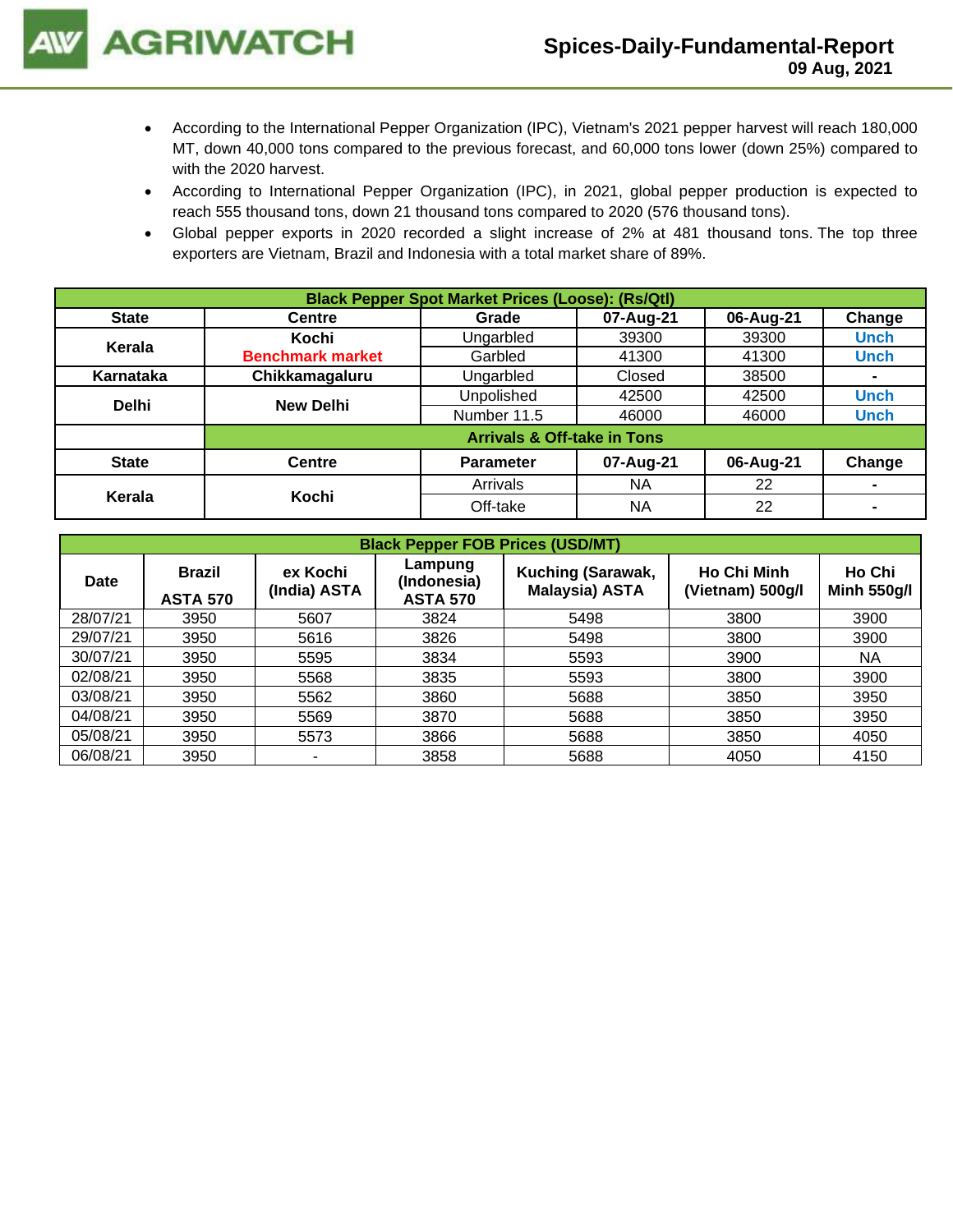

### **JEERA (CUMIN SEED)**

#### **Fundamentals: Today's Update:**

• By band large steady sentiment witnessed in Jeera Unjha spot market on Saturday.

- As we expected, buyers are active in the spot market from lower prices level. Festive demand likely to start from September. Farmers are only interested to releasing their produce at higher prices level. Last week arrivals down by 25.22% compared to previous week.
- *As we expected earlier, domestic buyers and exporters reported active in the spot market from lower prices level.*
- Lower supply reported as farmers are only interested to releasing their stocks at higher prices level.
- Export demand continuing at the Unjha spot market.
- *As per the Agriwatch production estimate, Jeera production for 2021-22 (marketing period) is estimated at 391,801 MT (around 71 lakh bags each of 55 kg) compared to last year's 451,451 MT (82 lakh bags).*

|              | Jeera (Cumin Seed) Spot Market Prices (Loose): (Rs/Qtl) |                                            |           |           |                      |  |  |  |  |
|--------------|---------------------------------------------------------|--------------------------------------------|-----------|-----------|----------------------|--|--|--|--|
| <b>State</b> | <b>Centre</b>                                           | Grade                                      | 07-Aug-21 | 06-Aug-21 | Change               |  |  |  |  |
|              |                                                         | Local                                      | 12700     | 12700     | <b>Unch</b>          |  |  |  |  |
|              | Unjha<br><b>Benchmark market</b>                        | <b>NCDEX Quality</b>                       | 13600     | 13600     | <b>Unch</b>          |  |  |  |  |
|              |                                                         | Poojari type /Machine Cut                  | 14500     | 14500     | <b>Unch</b>          |  |  |  |  |
|              |                                                         | 1% Singapore                               | 13500     | 13500     | <b>Unch</b>          |  |  |  |  |
|              | <b>Mundra Port (FoR)</b>                                | 2% Singapore                               | 13250     | 13250     | <b>Unch</b>          |  |  |  |  |
| Gujarat      |                                                         | 1 % European                               | 14000     | 14000     | <b>Unch</b>          |  |  |  |  |
|              |                                                         | 2% European                                | 13750     | 13750     | <b>Unch</b>          |  |  |  |  |
|              | Rajkot                                                  | Local                                      | <b>NA</b> | 12675     |                      |  |  |  |  |
|              | Patan                                                   | Local                                      | 12105     | 12525     | $-420$               |  |  |  |  |
|              | <b>Dhrol</b>                                            | Local                                      | <b>NA</b> | <b>NA</b> |                      |  |  |  |  |
|              | Gondal                                                  | Local                                      | 12905     | 12955     | $-50$                |  |  |  |  |
| Rajasthan    | Jodhpur                                                 | Local                                      | 12800     | 12800     | <b>Unch</b>          |  |  |  |  |
|              | <b>Merta City</b>                                       | Local                                      | 14000     | 14000     | <b>Unch</b>          |  |  |  |  |
|              | <b>Nagaur</b>                                           | Local                                      | <b>NR</b> | <b>NR</b> |                      |  |  |  |  |
|              | <b>Anandpur Kalu</b>                                    | Local                                      | 13500     | 13500     | <b>Unch</b>          |  |  |  |  |
| <b>Delhi</b> | <b>New Delhi</b>                                        | Ganesh                                     | 14500     | 14500     | <b>Unch</b>          |  |  |  |  |
|              |                                                         | Poojari type / Machine Cut                 | 15500     | 15500     | <b>Unch</b>          |  |  |  |  |
|              |                                                         | Arrival & Off-take in bags (1 bag = 55 kg) |           |           |                      |  |  |  |  |
| <b>State</b> | <b>Centre</b>                                           | <b>Parameter</b>                           | 07-Aug-21 | 06-Aug-21 | Change               |  |  |  |  |
|              | Unjha                                                   | Arrival                                    | 4000      | 2500      | 1500                 |  |  |  |  |
|              |                                                         | Off-take                                   | 4000      | 2500      | 1500                 |  |  |  |  |
|              | Rajkot                                                  | Arrival*                                   | <b>NA</b> | 420       |                      |  |  |  |  |
| Gujarat      | Patan                                                   | Arrival*                                   | 16        | 9         | $\overline{7}$       |  |  |  |  |
|              | <b>Dhrol</b>                                            | Arrival*                                   | <b>NA</b> | <b>NA</b> | $\blacksquare$       |  |  |  |  |
|              | Gondal                                                  | Arrival                                    | 891       | 1765      | $-874$               |  |  |  |  |
|              | Jodhpur                                                 | Arrival                                    | 1500      | 1200      | 300                  |  |  |  |  |
|              | <b>Merta City</b>                                       | Arrival                                    | 2000      | 2500      | $-500$               |  |  |  |  |
| Rajasthan    | <b>Nagaur</b>                                           | Arrival                                    | <b>NR</b> | <b>NR</b> | $\blacksquare$       |  |  |  |  |
|              | <b>Anandpur Kalu</b>                                    | Arrival                                    | <b>NA</b> | <b>NA</b> |                      |  |  |  |  |
|              |                                                         |                                            |           |           | <b>Arrival * Qtl</b> |  |  |  |  |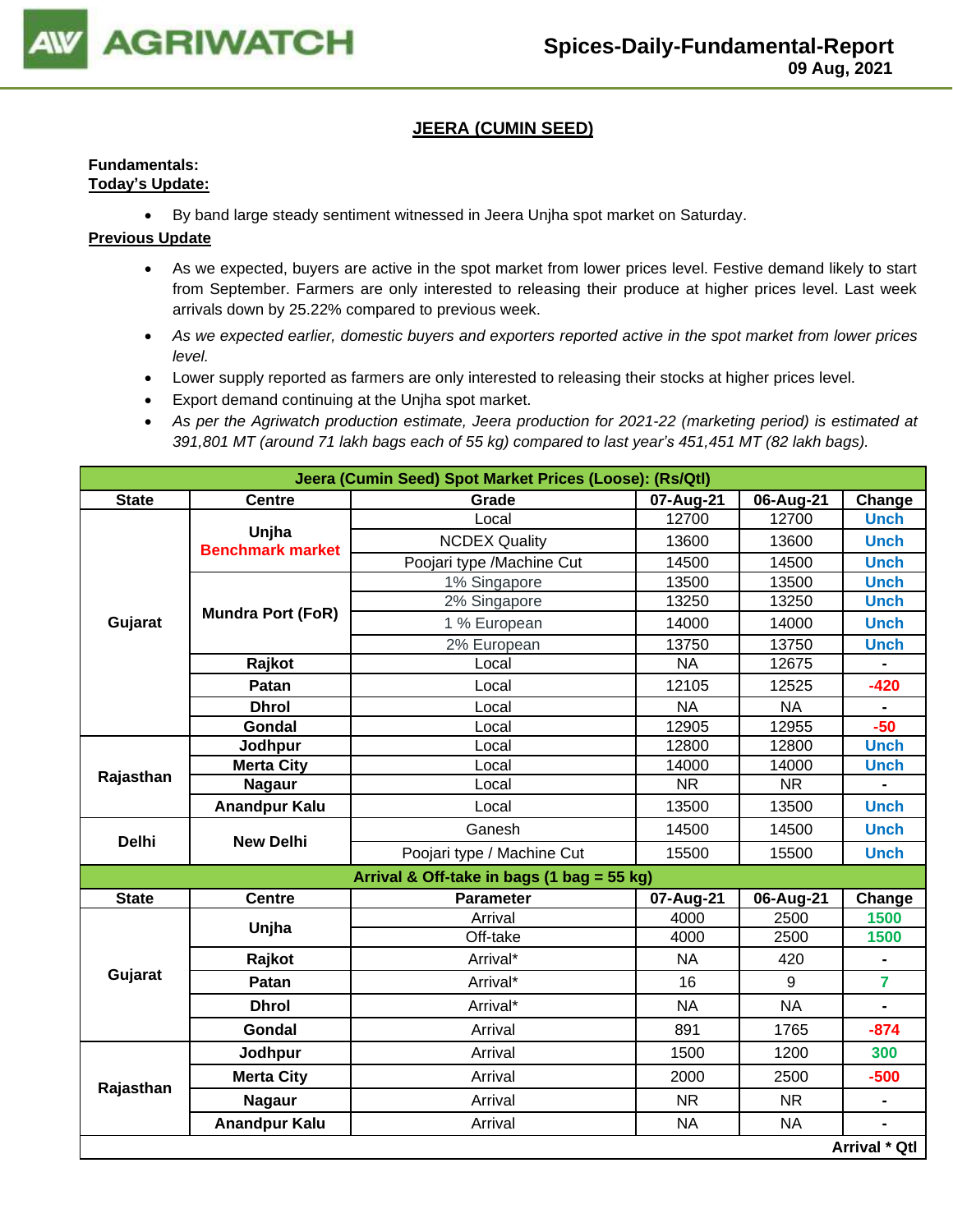

#### **NCDEX-FUTURES MARKET**

| <b>Jeera (Cumin Seed)</b> |          |       |       |       |              |                          |                    |       |           |
|---------------------------|----------|-------|-------|-------|--------------|--------------------------|--------------------|-------|-----------|
| <b>Contract</b>           | $+/-$ \$ | Open  | High  | Low   | <b>Close</b> | <b>Volume</b>            | <b>Vol. Change</b> | Οl    | OI Change |
| Aug-21                    | $- -$    | $- -$ | $- -$ | $- -$ | $- -$        | $- -$                    | $- -$              | $- -$ | $- -$     |
| Sep-21                    | $- -$    | $- -$ | $- -$ | $- -$ | $- -$        | $- -$                    | $- -$              | $- -$ | $- -$     |
| <b>Oct-21</b>             | $- -$    | $- -$ | $- -$ | $- -$ | $- -$        | $\overline{\phantom{a}}$ | $- -$              | $- -$ | $- -$     |

| <b>Spread</b> | <b>Aug-21</b>            | Sep-21                   | <b>Oct-21</b> |
|---------------|--------------------------|--------------------------|---------------|
| <b>Basis</b>  | $- -$                    | $\sim$ $\sim$            | $- -$         |
| Aug-21        | $\overline{\phantom{a}}$ | $\overline{\phantom{a}}$ | $ -$          |
| <b>Sep-21</b> | $\overline{\phantom{a}}$ | $\sim$ $\sim$            | $- -$         |

NB: Spread was done by taking Spot prices at Unjha or NCDEX Quality. Basis = Spot prices– Near month futures.

#### **NCDEX- STOCK POSITION**

| <b>Stocks</b>                     | Demat      | <b>In-Process</b> | Total      |  |
|-----------------------------------|------------|-------------------|------------|--|
|                                   | 05.08.2021 | 05.08.2021        | 05.08.2021 |  |
| Jodhpur                           | $- -$      | $- -$             | $- -$      |  |
| Unjha                             | 4243       |                   | 4243       |  |
| $\overline{\phantom{a}}$<br>----- |            |                   |            |  |

(**Quantity in MT)**

#### **NCDEX Jeera (Cumin Seed) EED Wise Stock Position Qty in MT on 02nd Aug, 2021**

| <b>EED</b>   | <b>Jodhpur</b> | Unjha | <b>Total</b> |
|--------------|----------------|-------|--------------|
| 10-Sep-21    | $\sim$ $\sim$  | 1236  | 1236         |
| 10-Oct-21    | $- -$          | 2433  | 2433         |
| 10-Nov-21    | $- -$          | 329   | 329          |
| 10-Dec-21    | $- -$          | 198   | 198          |
| 10-Jan-22    | $\sim$         | 48    | 48           |
| <b>Total</b> | $- -$          | 4244  | 4244         |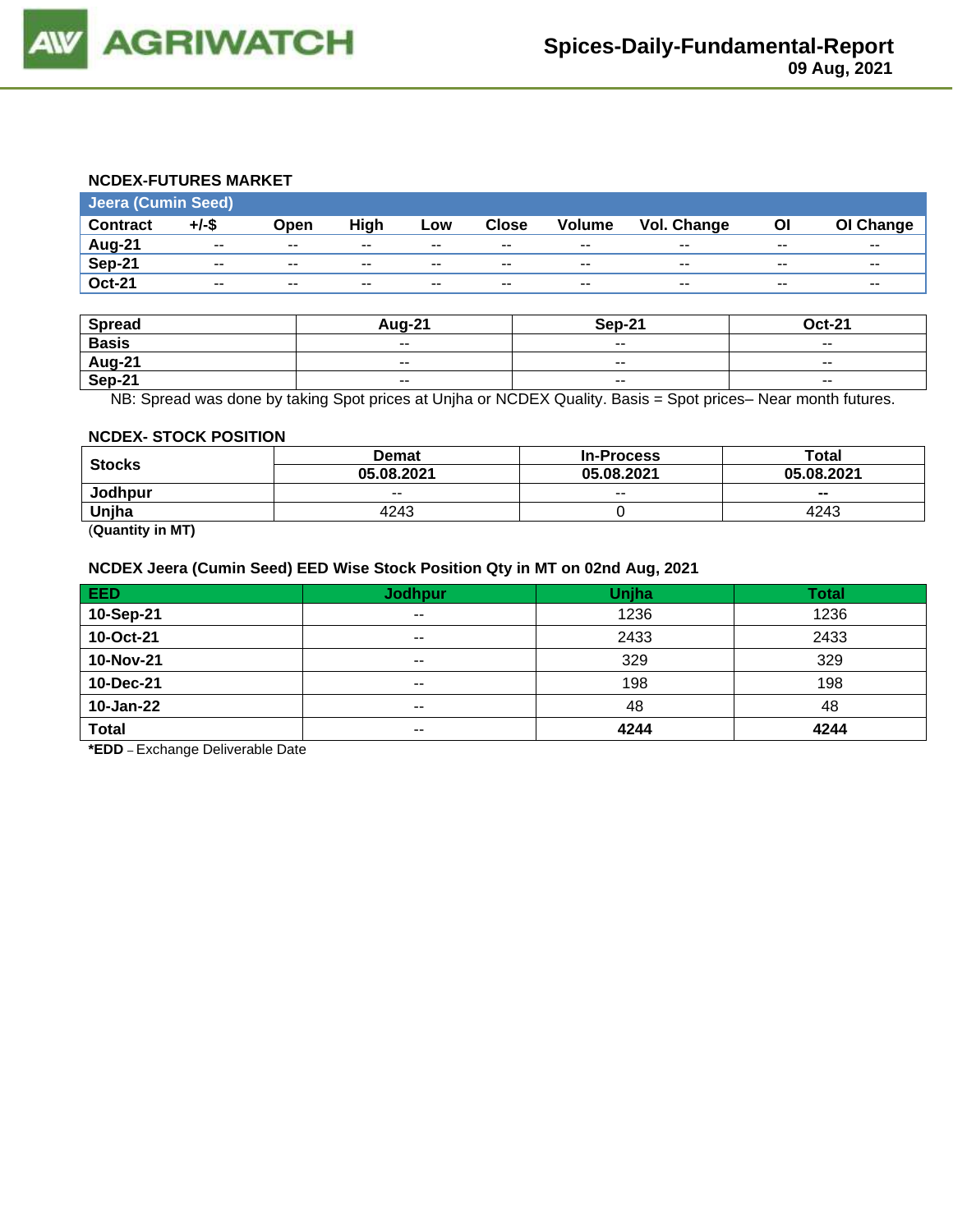

## **CARDAMOM**

#### **Fundamentals**

#### **Today's Update:**

• Steady sentiment witnessed in Cardamom spot market on Saturday.

- Lower supply reported as Cardamom planters are not interested to releasing their produce at lower level.
- India's production for the coming marketing year 2021-22 (which will start from August officially) expected better around 30,000 MT also put the cap on prices.
- Cardamom planters were received higher prices last two years, therefore, they are taking care of their plants and favourable weather condition, is the main reason for expecting good crop in the coming year.
- As we expected earlier, the new Cardamom supply pressurizes the prices from higher levels due to increased production.
- Agriwatch estimates for 2020-21, India's Cardamom production would be around 22,000 23,000 MT, due to favourable weather conditions. Last year it was 19,000 – 20,000 MT.

| <b>Small Cardamom Spot Market Prices (Loose): (Rs/Kg)</b> |                         |                  |           |           |                |  |  |
|-----------------------------------------------------------|-------------------------|------------------|-----------|-----------|----------------|--|--|
| <b>State</b>                                              | <b>Auction Price</b>    |                  | 07-Aug-21 | 06-Aug-21 | Change         |  |  |
| Kerala                                                    | <b>Kumily</b>           | <b>Max price</b> | NA        | 1563      |                |  |  |
|                                                           | <b>Benchmark market</b> | Avg. Price       | NA        | 975       | $\blacksquare$ |  |  |
|                                                           |                         | <b>Medium</b>    | 1050      | 1050      | <b>Unch</b>    |  |  |
|                                                           |                         | 6.5 (Bold)       | 1150      | 1150      | <b>Unch</b>    |  |  |
| <b>Delhi</b>                                              | <b>New Delhi</b>        | 7 (Bold)         | 1400      | 1400      | <b>Unch</b>    |  |  |
|                                                           |                         | 7.5 (Bold)       | 1650      | 1650      | <b>Unch</b>    |  |  |
|                                                           |                         | 8 (Bold)         | 2000      | 2000      | <b>Unch</b>    |  |  |
| Large Cardamom Spot Market Prices: (Rs/Kg)                |                         |                  |           |           |                |  |  |
|                                                           | Singtam                 | <b>Badadana</b>  | NA        | <b>NA</b> | $\blacksquare$ |  |  |
| <b>Sikkim</b>                                             | Singtam                 | Chotadana        | NA        | <b>NA</b> | $\blacksquare$ |  |  |
|                                                           | Gangtok                 | <b>Badadana</b>  | NA        | <b>NA</b> | -              |  |  |
|                                                           | Gangtok                 | Chotadana        | <b>NA</b> | <b>NA</b> | $\blacksquare$ |  |  |
|                                                           | Siliguri                | <b>Badadana</b>  | <b>NA</b> | <b>NA</b> | $\blacksquare$ |  |  |
| <b>West Bengal</b>                                        | Siliguri                | Chotadana        | <b>NA</b> | <b>NA</b> | -              |  |  |
| <b>Arrival &amp; Off-take in Kg</b>                       |                         |                  |           |           |                |  |  |
| <b>State</b>                                              | <b>Parameter</b>        | <b>Centre</b>    | 07-Aug-21 | 06-Aug-21 | Change         |  |  |
|                                                           |                         | <b>Arrivals</b>  | NA        | 29754     |                |  |  |
| Kerala                                                    | <b>Kumily</b>           | Off-take         | NA        | 28695     | $\blacksquare$ |  |  |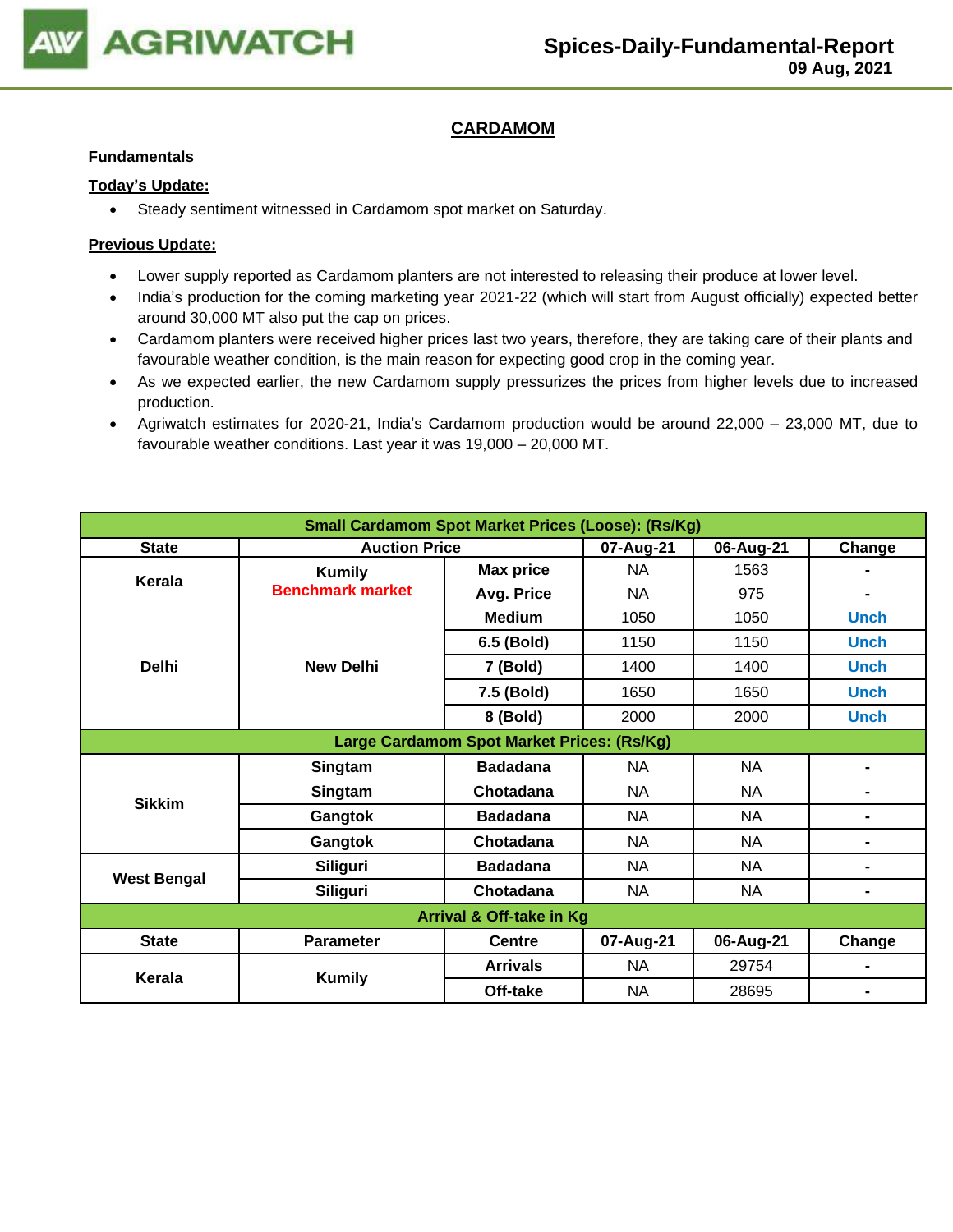

#### **MCX-FUTURES MARKET**

| <b>Cardamom</b> |          |       |       |       |              |                          |             |           |                          |
|-----------------|----------|-------|-------|-------|--------------|--------------------------|-------------|-----------|--------------------------|
| <b>Contract</b> | $+/-$ \$ | Open  | High  | Low   | <b>Close</b> | <b>Volume</b>            | Vol. Change | <b>OI</b> | OI Change                |
| <b>Aug-21</b>   | $-$      | $-$   | $- -$ | $- -$ | $- -$        | $- -$                    | $- -$       | $- -$     | $- -$                    |
| <b>Sep-21</b>   | $-$      | $-$   | $- -$ | $-$   | $- -$        | $\overline{\phantom{m}}$ | $- -$       | $- -$     | $\overline{\phantom{a}}$ |
| <b>Oct-21</b>   | $-$      | $- -$ | $-$   | $-$   | $- -$        | $\overline{\phantom{m}}$ | $- -$       | $- -$     | $\sim$ $\sim$            |

| <b>Spread</b>                             | Aug-21                   | Sep-21                   | <b>Oct-21</b>            |
|-------------------------------------------|--------------------------|--------------------------|--------------------------|
| <b>Basis</b>                              | $\overline{\phantom{a}}$ | $- -$                    | $\overline{\phantom{a}}$ |
| $\frac{\overline{Aug-21}}{\text{Sep-21}}$ | $\overline{\phantom{a}}$ | $-$                      | $\sim$                   |
|                                           | $\overline{\phantom{a}}$ | $\overline{\phantom{a}}$ | $\overline{\phantom{a}}$ |

NB: Spread was done by taking Spot prices of Average quality prices. Basis = Spot prices– Near month futures.

#### **MCX- STOCK POSITION**

| <b>Stocks</b>                     | <b>Demat</b>             | <b>In-Process</b>        | Total                    |  |
|-----------------------------------|--------------------------|--------------------------|--------------------------|--|
|                                   | 06.08.2021               | 06.08.2021               | 06.08.2021               |  |
| Vandanmedu                        | $\overline{\phantom{0}}$ | $\overline{\phantom{0}}$ | $\overline{\phantom{0}}$ |  |
| T.N.(Bodi)                        | $-$                      | $- -$                    | $- -$                    |  |
| $\overline{\phantom{a}}$<br>----- |                          |                          |                          |  |

(**Quantity in MT)**

### **MCX Cardamom EED Wise Stock Position Qty in MT on 02nd Aug, 2021**

| EED   | Vandanmedu | $\overline{ }$<br>- 40<br>воон | . .<br>Гоtal |
|-------|------------|--------------------------------|--------------|
| $- -$ | $- -$      | $- -$                          | $- -$        |
| $- -$ | $- -$      | $- -$                          | $- -$        |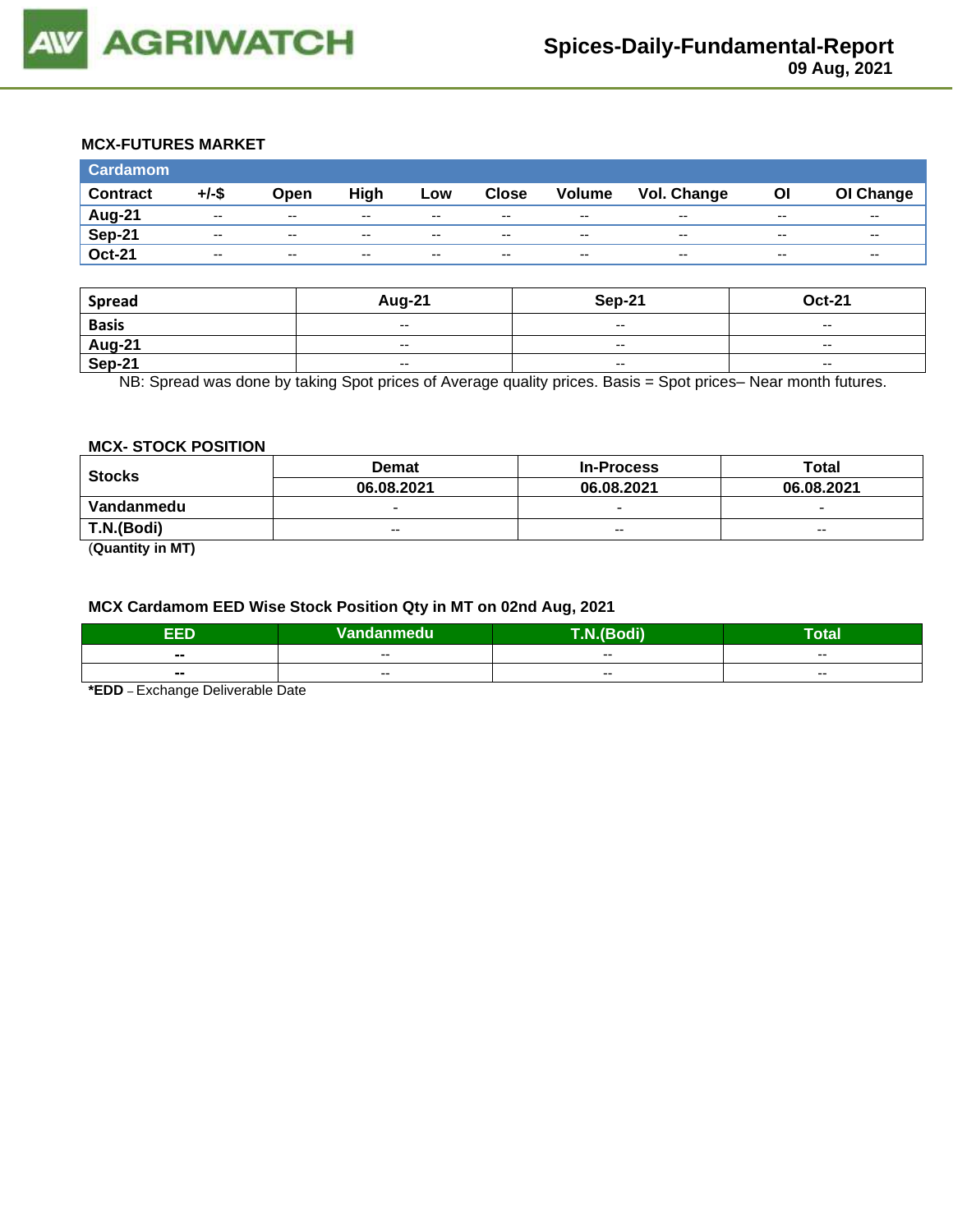

### **CORIANDER SEED**

## **Fundamentals:**

## **Today's Update:**

• Mixed sentiment witnessed in Coriander spot market on Saturday.

- Buyers from consumer center like Bihar, UP are active in the spot market mainly in Gondal mandi due to good quality.
- Increasing arrivals reported in the spot market. Farmers are releasing their produce as coriander prices are higher compared to last year.
- Currently buyers reported inactive at the spot market. However, they may active in coming days as ending stocks slowly come down.
- *Agriwatch estimates lower ending stocks for 2021-22 (marketing year) likely to support Coriander prices in the coming days.*
- *As per Agriwatch production estimate, Coriander production for 2021-22 (marketing year) is estimated at 342,435 MT (85 lakh bags) compared to last year's 352,316 MT (88 lakh bags, 1 bag = 40 kg).*
- We expect the 2021-22 marketing year likely to be good for Coriander.

| <b>Coriander Spot Market Prices (Loose): (Rs/Qtl)</b> |                               |               |           |           |                |  |  |
|-------------------------------------------------------|-------------------------------|---------------|-----------|-----------|----------------|--|--|
| <b>State</b>                                          | <b>Centre</b>                 | Grade (New)   | Change    |           |                |  |  |
|                                                       |                               | Eagle         | 6800      | 6800      | <b>Unch</b>    |  |  |
|                                                       | Kota<br><b>Benchmark</b>      | Eagle(Split)  | 7100      | 7100      | <b>Unch</b>    |  |  |
|                                                       | market                        | Badami        | 6500      | 6500      | <b>Unch</b>    |  |  |
|                                                       |                               | Badami(Split) | 6800      | 6800      | <b>Unch</b>    |  |  |
|                                                       |                               | Eagle         | 6600      | 6600      | <b>Unch</b>    |  |  |
|                                                       |                               | Eagle(Split)  | 6600      | 6600      | <b>Unch</b>    |  |  |
|                                                       | Ramganj                       | Badami        | 6400      | 6400      | <b>Unch</b>    |  |  |
| Rajasthan                                             |                               | Badami(Split) | 6400      | 6400      | <b>Unch</b>    |  |  |
|                                                       |                               | Scooter       | 7600      | 7600      | <b>Unch</b>    |  |  |
|                                                       |                               | Eagle         | 6500      | 6600      | $-100$         |  |  |
|                                                       | <b>Baran</b>                  | Badami        | 6300      | 6400      | $-100$         |  |  |
|                                                       |                               | Eagle         | 6800      | 6200      | 600            |  |  |
|                                                       |                               | Badami        | 6500      | 6000      | 500            |  |  |
|                                                       | <b>Bhawani</b>                | Scooter       | 7000      | 6400      | 600            |  |  |
|                                                       |                               | Double Paroot | <b>NA</b> | <b>NA</b> | $\blacksquare$ |  |  |
|                                                       |                               | Badami        | 6400      | 6400      | <b>Unch</b>    |  |  |
|                                                       | Guna                          | Eagle         | 6800      | 6800      | <b>Unch</b>    |  |  |
|                                                       |                               | Scooter       | 7500      | 7500      | <b>Unch</b>    |  |  |
| <b>Madhya Pradesh</b>                                 |                               | Badami        | 6400      | 6400      | <b>Unch</b>    |  |  |
|                                                       | <b>Neemuch</b>                | Eagle         | 6600      | 6800      | $-200$         |  |  |
|                                                       |                               | Scooter       | <b>NA</b> | <b>NA</b> |                |  |  |
|                                                       |                               | Badami        | 6530      | 6805      | $-275$         |  |  |
| Gujarat                                               | <b>Gondal</b>                 | Eagle         | 7005      | 7805      | $-800$         |  |  |
|                                                       |                               | Eagle (Dal)   | 8000      | 8000      | <b>Unch</b>    |  |  |
| <b>Delhi</b>                                          | <b>Khari Baoli</b><br>(Delhi) | Eagle         | 9000      | 9000      | <b>Unch</b>    |  |  |
|                                                       |                               | Scooter       | 12500     | 12500     | <b>Unch</b>    |  |  |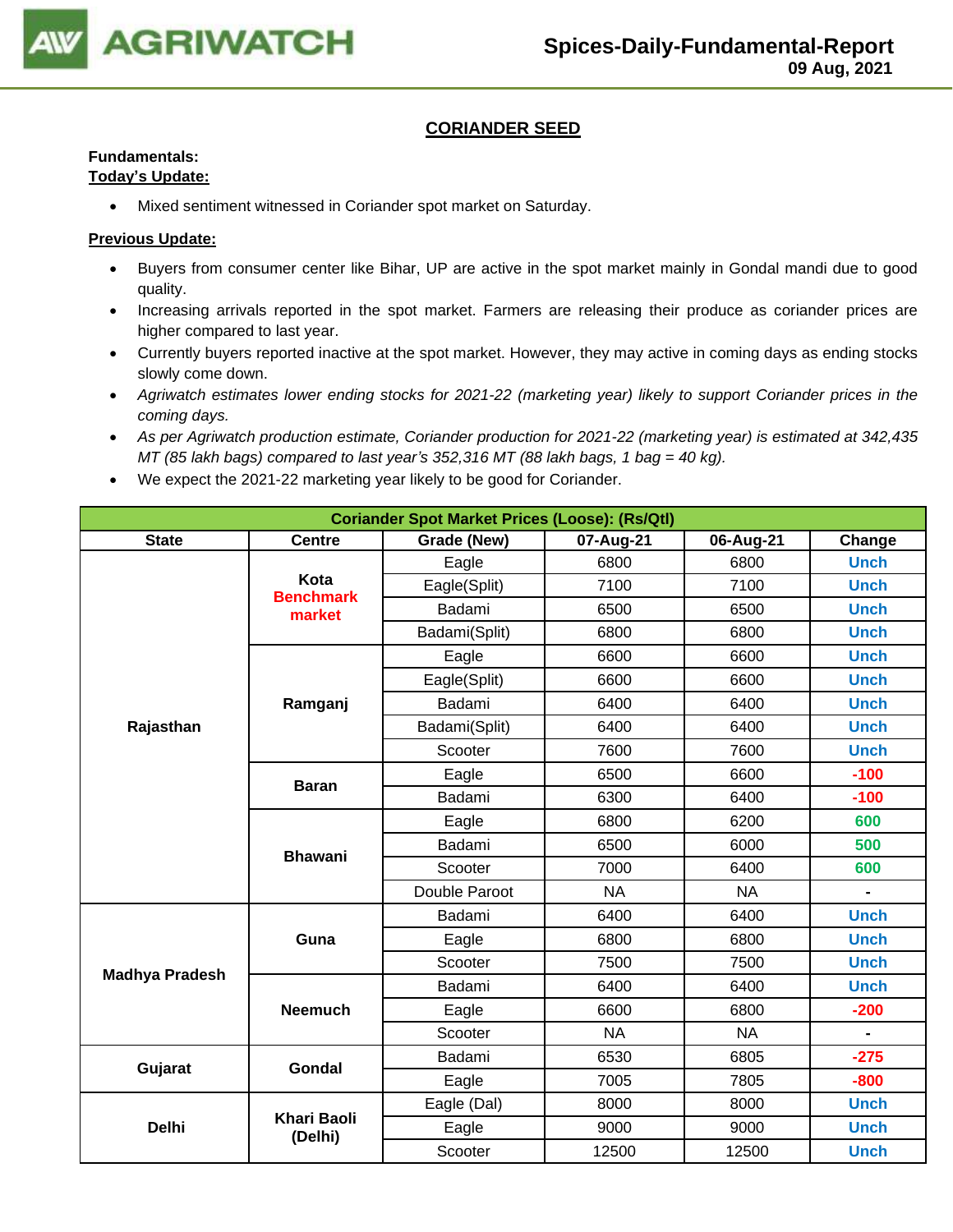

# **Spices-Daily-Fundamental-Report**

 **09 Aug, 2021**

| Arrival & Off-take in bags (1 bag = 40 kg) |                |               |           |           |        |  |  |
|--------------------------------------------|----------------|---------------|-----------|-----------|--------|--|--|
| <b>State</b>                               |                | <b>Centre</b> | 07-Aug-21 | 06-Aug-21 | Change |  |  |
|                                            | Kota           | Arrival       | 500       | 150       | 350    |  |  |
|                                            |                | Offtake       | 500       | 150       | 350    |  |  |
|                                            |                | Arrival       | 2200      | 2000      | 200    |  |  |
|                                            | Ramganj        | Offtake       | 2200      | 2000      | 200    |  |  |
| Rajasthan                                  |                | Arrival       | 100       | 50        | 50     |  |  |
|                                            | <b>Baran</b>   | Offtake       | 100       | 50        | 50     |  |  |
|                                            | <b>Bhawani</b> | Arrival       | 25        | <b>NA</b> |        |  |  |
|                                            |                | Offtake       | 25        | <b>NA</b> | ۰      |  |  |
|                                            | Guna           | Arrival       | <b>NA</b> | 200       | ۰      |  |  |
|                                            |                | Offtake       | <b>NA</b> | 200       | ۰      |  |  |
| <b>Madhya Pradesh</b>                      | <b>Neemuch</b> | Arrival       | 400       | 500       | $-100$ |  |  |
|                                            |                | Offtake       | 400       | 500       | $-100$ |  |  |

#### **NCDEX-FUTURES MARKET**

| <b>Coriander</b> |       |                          |       |       |              |               |             |       |           |
|------------------|-------|--------------------------|-------|-------|--------------|---------------|-------------|-------|-----------|
| <b>Contract</b>  | +/-\$ | Open                     | High  | Low   | <b>Close</b> | <b>Volume</b> | Vol. Change | ΟI    | OI Change |
| Aug-21           | $- -$ | $\sim$ $\sim$            | $- -$ | $- -$ | $- -$        | $- -$         | $- -$       | $- -$ | $- -$     |
| $Sep-21$         | $- -$ | $\sim$ $\sim$            | $- -$ | $- -$ | $- -$        | $- -$         | $- -$       | $- -$ | $- -$     |
| <b>Oct-21</b>    | $- -$ | $\overline{\phantom{a}}$ | $- -$ | $- -$ | $- -$        | $- -$         | $- -$       | $- -$ | $- -$     |

| <b>Spread</b>                  | Aua-21        | Sep-21                   | <b>Oct-21</b> |
|--------------------------------|---------------|--------------------------|---------------|
| <b>Basis</b>                   | $\sim$ $\sim$ | $\overline{\phantom{a}}$ | $- -$         |
| <b>Aug-21</b><br><b>Sep-21</b> | $-$           | $- -$                    | $- -$         |
|                                | $\sim$ $\sim$ | $\overline{\phantom{a}}$ | $\sim$ $\sim$ |

NB: Spread was done by taking Spot prices of Average quality prices at Kota. Basis = Spot prices– Near month futures

#### **NCDEX- STOCK POSITION**

| <b>Stocks</b>           | <b>Demat</b> | <b>In-Process</b> | Total      |
|-------------------------|--------------|-------------------|------------|
|                         | 06.08.2021   | 06.08.2021        | 06.08.2021 |
| <b>Baran</b>            |              | -                 |            |
| Gondal                  | 4309         |                   | 4309       |
| Kota                    | 415          |                   | 415        |
| Ramganj                 |              |                   |            |
| (0.1222, 0.0122, 0.000) |              |                   |            |

(**Quantity in MT)**

#### **NCDEX Coriander EED Wise Stock Position Qty in MT on 02nd Aug, 2021**

| <b>EED</b>   | Gondal | <b>Kota</b> | Ramganj Mandi | <b>Total</b> |
|--------------|--------|-------------|---------------|--------------|
| $10-Sep-21$  | 378    | 395         | $- -$         | 773          |
| 10-0ct-21    | 2615   | 10          | $\sim$        | 2625         |
| $10-Nov-21$  | 467    | $- -$       | $\sim$        | 467          |
| 10-Dec-21    | 699    | 10          | $- -$         | 709          |
| $10$ -Jan-22 | 170    |             | $- -$         | 170          |
| <b>Total</b> | 4329   | 415         | $\sim$        | 4744         |